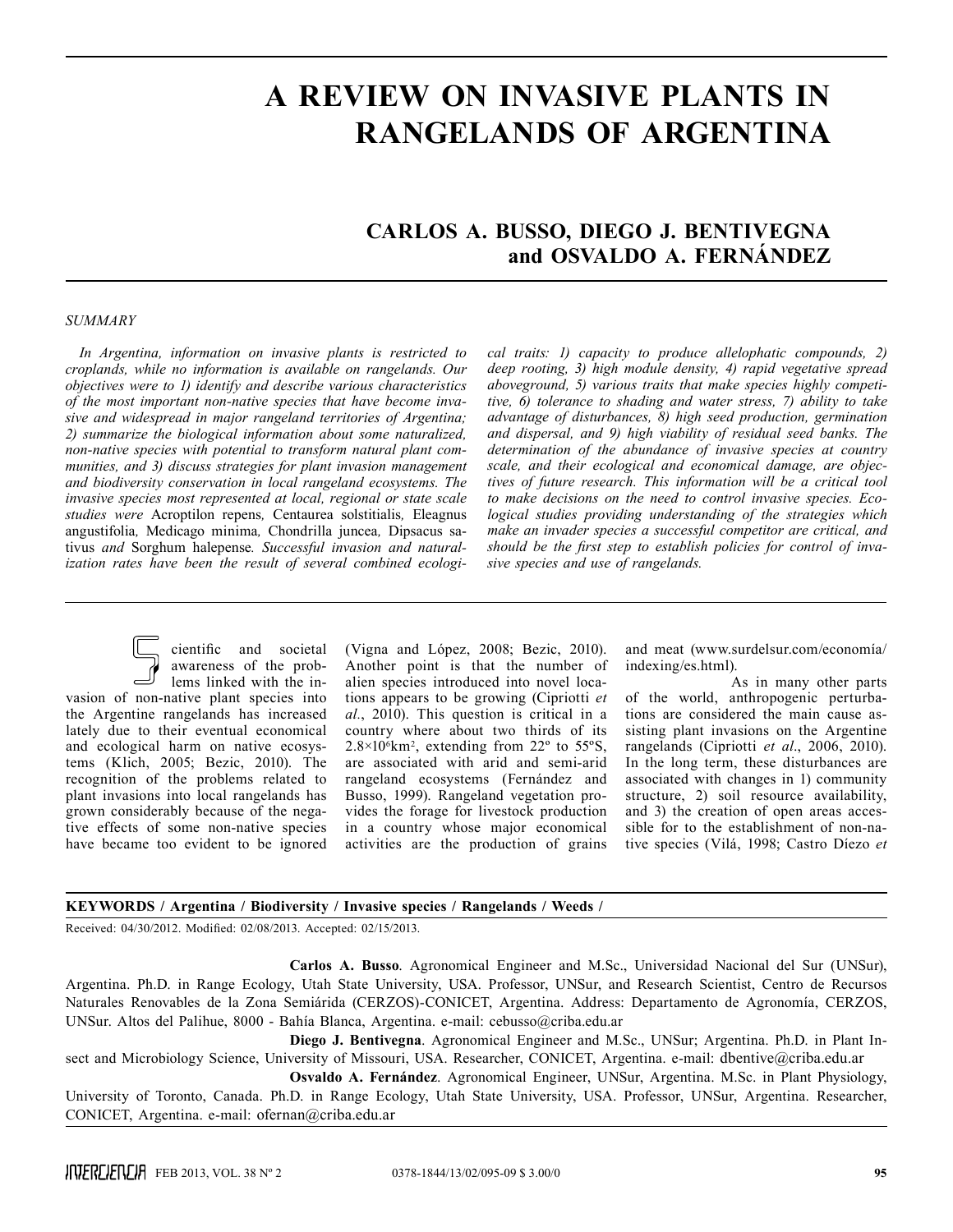*al*., 2004). Disturbing factors have included timber extraction, uncontrolled fuel wood harvesting, plowing of non-arable lands and the development of a livestock grazing industry based on the overutilization of natural ecosystem vegetation (Fernández and Busso, 1999). The massive addition of new, non-native herbivores with their own foraging behavior was critical in a region where large herbivores were very scarce from the end of the Pleistocene to the European colonization (Webb, 1978). Herbivory is considered as one of the main causes in disturbing arid and semi-arid ecosystems of the country (Fernández and Busso, 1999). Major environmental impacts as a result of rangeland livestock mismanagement have included shifts in species composition, changes in community structure and soil erosion **(**Fernández *et al*., 2009). Even further, Hierro *et al.* (2005, 2006) have shown that the effects of disturbances on the abundance, size and fecundity

of exotic, invader weeds have been greater at the place of exotic weed introduction than at that of origin.

Most of the invasive plants in Argentina (39%) came exclusively from Europe (Table I). However, the precise information about their date and pathway of entry or location of release is known only for very few species. Despite the awareness that they often cause substantial ecological and economical problems, we are short of experimental information about the reasons of their success as colonizers, or their environmental and economic impacts on native ecosystems. Increased understanding of invasions, in turn, has the potential to provide unique insights into fundamental ecological theory, including that on 1) top-down *vs* bottom-up control of communities, 2) disturbances as drivers of invasions, and 3) the role of soil microbes in regulating plant populations and interactions among species. This information is critical for developing management practices that allow avoidance of establishment or reductions in abundance of invasive plant species.



Figure 1. Major arid and semiarid rangelands of Argentina. Adapted from Cabrera (1976) and Fernández and Busso (1999).

Clements *et al.* (2004) indicated that the ecological theory on invader species is highly applicable to weeds that affect agricultural as well as rangeland ecosystems. A perennial plant species can be considered as invader if it proliferates effectively, and grows vigorously, within a wide environmental tolerance but it is also difficult to control (Bezic, 2010). In the whole world, various exotic species threaten the integrity of rangelands and agricultural systems [e.g., North America: Di Tomaso, 2000; Argentina: Zalba *et al*., 2008; other countries in Central America (e.g., Nicaragua: http://www.issg.org/database/species/search.asp?sts=sss&st=sss&f r=1&sn=&rn=Nicaragua&hci=-1&ei=- 1&lang=EN/species/search.asp?.Nicaragua) and South America (e.g., Colombia: http://www.issg.org/database/species/ search.asp?sts=sss&st=sss&fr=1&sn=&rn =Colombia&hci=-1&ei=-1&lang=EN/species/search.asp?.Colombia); Europe (http:// www.europe-aliens.org/); Asia (http:// en.wikipedia.org/wiki/List\_of\_invasive\_ species in Asia); Australia (http:// en.wikipedia.org/wiki/List\_of\_invasive\_ species in Australia); and Africa (http://

en.wikipedia.org/wiki/List\_ of invasive species in Africa)]. The majority of invader species do not behave as dominant competitors in their native habitats but they have the capacity to competitively replace the existing communities in the new habitats (Callaway and Aschehoung, 2000). Plant invasions would be favored in habitats which are compatible with the requirements of the new species (Rejmanek *et al*., 2005) or where disturbances have occurred that allow proliferation of the invader species (Mashhadi and Radosevich, 2004).

The objectives of this work were to 1) identify and describe various characteristics of the most important non-native species that have become invasive and widespread in the major rangeland territories of Argentina; 2) summarize the biological information about some naturalized, non-native species with the potential of transforming natural plant communities; and 3) discuss strategies for plant invasion management and biodiversity conserva-

tion in rangeland ecosystems of the country.

# **Area Description and History**

There are pronounced ecological differences in environmental factors within regions in Argentina which make them unique in several ways. These regions vary from the hot and high mountain deserts in the north to the cool sub-antartic districts in Patagonia (Figure 1). A detailed work on the climate, soils, vegetation and land use of the arid and semi-arid Argentine rangelands has been published (Fernández and Busso, 1999).

The first introduction of exotic plant species into Argentina occurred during the colonization of South America by the Spanish (http://www.banrepcultural.org/blaavirtual/historia/puti/ puti1.htm; Guadagnin *et al*., 2009; Fonseca *et al*. (in press)). They brought these plant species mainly for food purposes. However, long distances and slow or dangerous ground transportation led to little movement inside the country in that period, thus avoiding seed dispersal. A sec-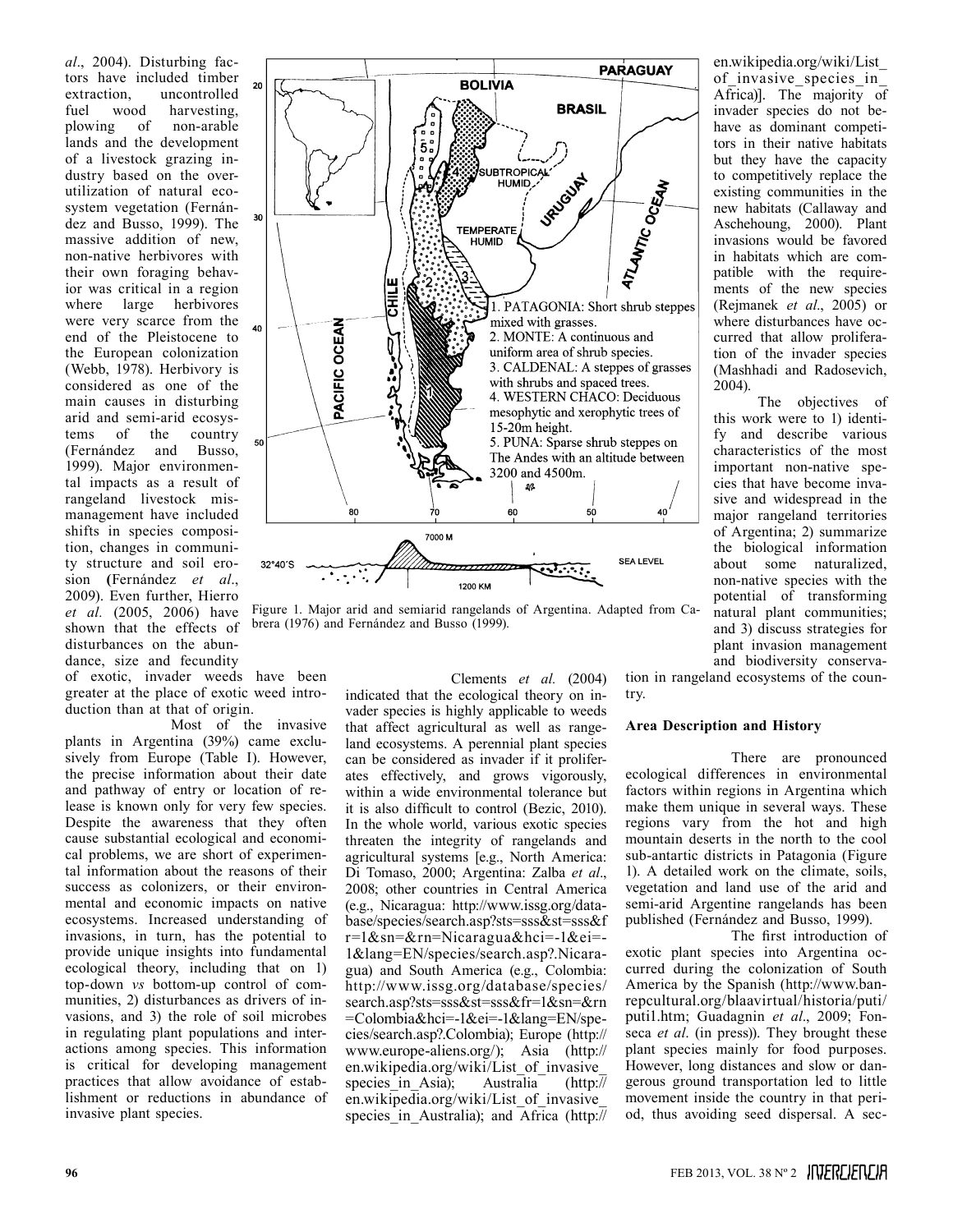ond phase of human-mediated transport, which is still ongoing, occurred during the late 19<sup>th</sup> and early 20<sup>th</sup> centuries (http://www.enjoy-patagonia.org/relatedarticles/cientific-oxotic-species.php; Guadagnin *et al*., 2009; Fonseca *et al*. (in press)). This was associated with the heavy immigration of European people, and the land occupation and settlement of the colonizing ranchers in the interior of the country. The movement of men and their materials has resulted in a flood of alien species into new regions, both by accidental as well as by deliberate introduction of species considered of interest to humans.

#### **Creation of a Plant Invasion Database in Argentina**

Strategies to deal with plant invasions in the country were determined in the first National Meeting about Biological Invasion and Biodiversity Conservation, during July 1998, in Bahía Blanca, Argentina. At the beginning of 2002, Argentina developed a survey system to save and organize information about biological invasions through a project of the Inter-American Biodiversity Information Network (IABIN). Researchers, managers of protected areas, the government and other people contribute to generate a database (Invasive Plant Database, 2009). This database allowed tabulation and access to updated information of invasive plants and provides vital information about the biology, management, propagation and other characteristics of the species included in it.

National regulations include the Biological Diversity Law (http:// www2.medioambiente.gov.ar/sian/pan/ Leyes-decretos/Ley24375.htm). It avoids introduction and fosters inspection of any potential invasive species. In addition, it contains guidelines for 1) eliminating plants that could limit biodiversity, and 2) preserving the renewable natural resources. Recently, the Government established the Secretary of Environment and Sustainable Development to achieve and protect biodiversity. Argentina federal authorities, together with those of all states in the country, regulate the introduction of alien species.

The current Invasive Plant Database of Argentina comprises 219 invasive plant species (Invasive Plant Database, 2009; http://inbiar.org.ar/? p= NTkwc3A4ZTQyPWAhJUJZE0N-RAFVXBxUaHEolb21ofj9m). In addition, a list of 100 aggressive invasive species has been reported by Delucchi (2009). Only 51 of these plant species will be considered in this work as exotic

invaders which have become naturalized and expanded into the extensive rangeland territories of the country. Their names, origin, growth habit, way of reproduction, dispersal and details of the phytogeographical territories (Figure 1) are presented in Table I. These species are distributed in 14 families. The families that showed the greatest number of species were: Asteraceae (18 species), Fabaceae (6) and Poaceae (6). There were a 76.5, 15.7 and 7.8% of herbaceous, shrubby and tree species, respectively. More than 54% of the species were perennials, and 37.2% were annuals. A little over 39% of the species came exclusively from Europe while 60.8% had various origins (Table I).

# **Major Naturalized, Non-Native Plant Species in Argentine Rangelands**

Many exotic non-native plant species have become rangeland weeds in various provinces of Argentina (Table I). Even more, some of them have been declared national plagues. The seven most abundant plant species with these characteristics in rangelands of Argentina (Burkart, 1957; Cipprioti *et al*., 2006, 2007; Vigna and López, 2008) are indicated below.

*Acroptilon repens* (L.) DC. (= *Rhaponticum repens* (L.) Hidalgo= *Centaurea repens*), of the Asteraceae family, is a perennial invasive weed in rangelands and irrigation agricultural sites (Table I; Ibarra and La Porte, 1944; López-Alvarado *et al.*, 2011). Bezic *et al.* (2008) and Bezic (2010) emphasized the importance of achieving a scientific basis and criteria to develop a weed management program for controlling the *A. repens* invasion in the Lower Valley of Río Negro and arid rangelands of southwestern Buenos Aires Province. Dispersal of *A. repens* aggregated in patches can be constrained when competition from range, native perennial grasses is high (Bezic, 2010). Plants of this species, for example, produce allelopathic compounds that have excluded various native species in other regions (Fletcher and Renney, 1963; Jakupovic *et al*., 1986). The work of Jakupovic *et al.* (1986) focused on the perspective of biological invasions, and on the prevailing theory that habitat and plant attributes would be the major determinants of the invasion process. *A. repens* is a broadleaf herbaceous species that reproduces from seed and gemmiferous root sprouting. Its gemmiferous roots can grow deep, although most of them grow shallow and produce new shoots during spring (Fryer and Makepeace, 1977; Bezic *et al.*, 2005). These erect, branched shoots can be 30-90cm tall (Whitson, 1987; Panter, 1991). Vertical roots of *A. repens* can reach from 1.8-2.4 to 7m during the first or second year of establishment, respectively (Whitson, 1987; Dall and Zimdahl, 1988). Patches of shallower roots (30cm depth) can give rise to ramets at a density of 65 to 300/m<sup>2</sup> (Bezic *et al.,* 2005). Lineal growth of this species can reach 6m annually in the absence of factors that promote dispersal of its vegetative, belowground structures (Watson, 1980). It means that 20 years would be necessary for obtaining a complete 1ha colonization with plants of *A. repens*. Despite the vegetative (root) propagation of *A. repens*, it can be controlled effectively if an intensive tillage is applied adequately (Fryer and Makeplace, 1977). Also, the timing of active growth and the stage of the belowground reserves can determine the best time for grazing and the applications of systemic herbicides (Bezic, 2010). On undisturbed sites and in the absence of competition, gemmiferous roots of *A. repens* can have a radial increment of 12m2 within the patch in a two-year-period (Watson, 1980). Weed sprouting responds to thermal time above  $10^{\circ}$ C, and occurs in one inundating event where the weed density  $(100 \text{ to } 300 \text{ ramets/m}^2)$  remains constant until the end of the season; however, there are small simultaneous recruitment and mortality events that occur during the entire growing season (Bezic, 2010). This author also suggested that the high competitive capacity of *A. repens* might be the result that two thirds of its clonal population biomass corresponded to underground components, which in turn represent the bud bank.

Changes in the bud bank represent the most appropriate criterion to measure the level of control. The aboveground biomass of *A. repens* has a high phenotypic plasticity to shade, and a high degree of tolerance to low irradiance (Bezic, 2010). A significant effect on aboveground biomass accumulation, without changes in belowground accumulation, was achieved only with shading levels >80% (Bezic, 2010). Glyphosate applied in doses ranging from 1.92 to 3.84kg ai/ha provided a belowground biomass control >95% after two years of treatment (Bezic, 2010). However, tillage (typical of intensive agricultural systems) enables partitioning of sprouting roots, and might explain the high weed densities found in agricultural sites (Bezic, 2010). Also, *A. repens* can produce allelochemicals that might exclude native species in the rangelands of Argentina (Gajardo *et al*., 2004).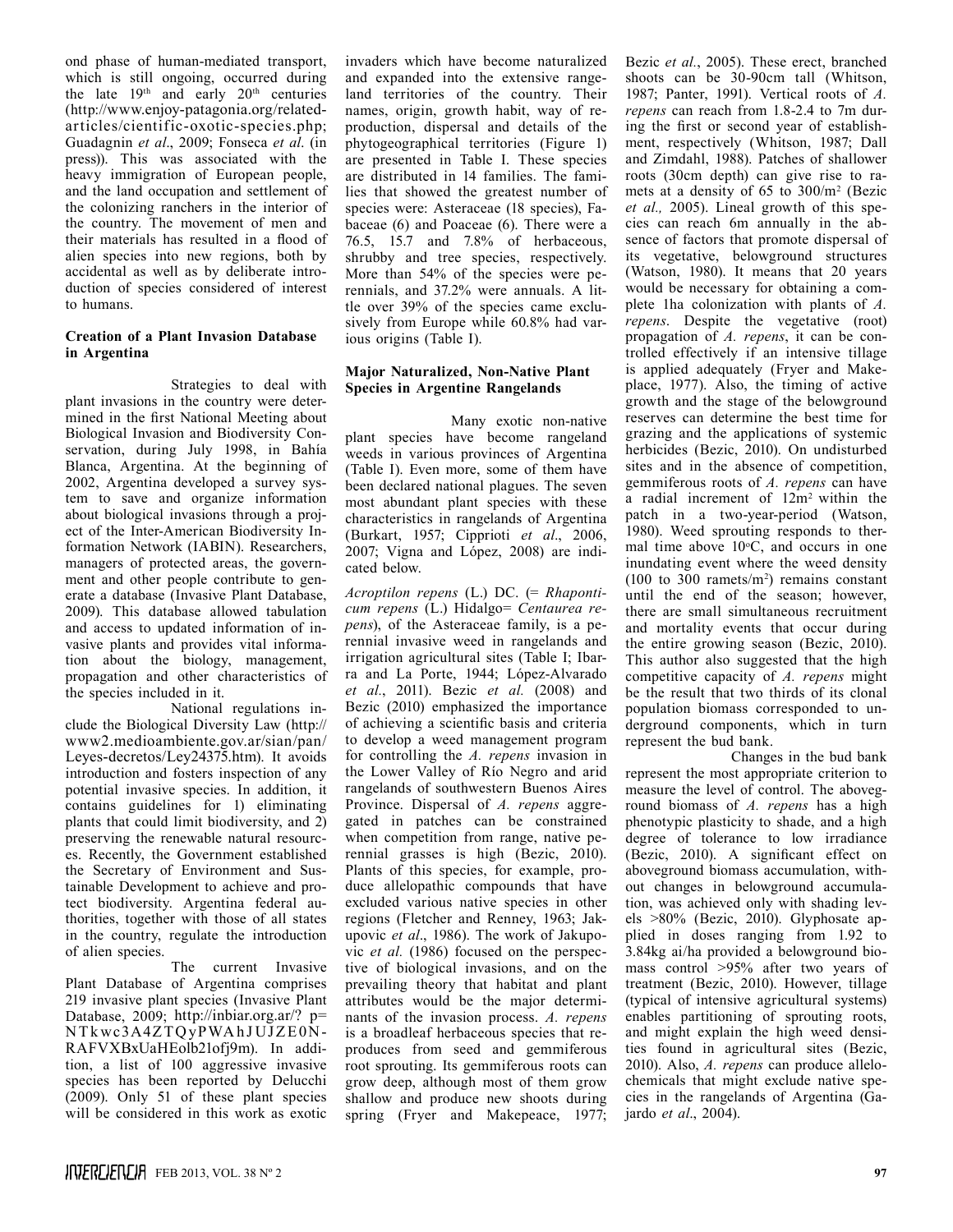|                                             | TABLE I |  |
|---------------------------------------------|---------|--|
| INVASIVE SPECIES IN RANGELANDS OF ARGENTINA |         |  |

| Family              | Species                                                  | Origin                                  |              | Growth Reproduct. | Main dispersal way                               | Location         | Ref.                      |
|---------------------|----------------------------------------------------------|-----------------------------------------|--------------|-------------------|--------------------------------------------------|------------------|---------------------------|
| Apiaceae            | Conium maculatum (L.)                                    | Europe-Western Asia                     | P            | Seed              | Water-Wind                                       | $P-M$            | 1, 2                      |
|                     | Foeniculum vulgare (Mill.)                               | Europe                                  | P            | Seed              | Water-Birds-Animals                              | P-M-WC           | 3                         |
| Asteraceae          | Acroptilon repens (L.) Dc.                               | Europe-Asia                             | $\mathbf{P}$ | Seed-Veg          | Human activities                                 | P                | 4, 5                      |
|                     | Anthemis cotula L.<br>Baccharis sp.                      | Europe                                  | A<br>P       | Seed              | Wind<br>Wind                                     | AC<br>P-C-M-P-WC | 6<br>7                    |
|                     | Carduus acanthoides L.                                   | America Center<br>Europe                | $A-B$        | Seed-Veg<br>Seed  | Wind                                             | M-WC-PU          | 8                         |
|                     | Carthamus lanatus L.                                     | Europe                                  | А            | Seed              | Water-Adhesion-Wind-Contami-                     | $P-M-C$          | A                         |
|                     | Centaurea solstitialis (L.)                              | Europe-Asia                             | A-B          | Seed              | nant of grain and wool<br>Wind-Animal            | P-C-M-WC         | 9, 10                     |
|                     | Chondrilla juncea $(L)$                                  | Europe-Asia                             | P            | Seed-Veg          | Wind                                             | C-M              | 11                        |
|                     | Cichorium intybus L.                                     | Mediterranean                           | P            | Seed              | Wind                                             | P-M-C            | 1, 8                      |
|                     | Cirsium vulgare (Savi) Ten.<br>Crepis setosa (Hallier f) | Europe<br>Europe                        | А<br>А       | Seed<br>Seed      | Wind<br>Wind                                     | AC<br>P-C        | 1, 8<br>B                 |
|                     | Cynara cardunculus L.                                    | Spain-North Africa                      | P            | Seed              | Wind                                             | M-C              | 12                        |
|                     | Hieracium pilosella                                      | Europe-Asia                             | P            | Seed-Veg          | Wind                                             | P                | 13                        |
|                     | Leucanthemum vulgare Lam.                                | Europe-Asia                             | P            | Seed-Veg          | Water-Animal-Agricultural prod-<br>ucts-Vehicles | P-C-M            | $\mathcal{C}$             |
|                     | <i>Matricaria recutita</i> L.                            | Europe- North Asia                      | А            | Seed              | Animal                                           | M-P              | D                         |
|                     | Picris echioides L.                                      | Mediterranean                           | A-P          | Seed              | Wind-Adhesion                                    | $P-M$            | 14                        |
|                     | Silybum marianum L. Gaertn.                              | Mediterranean                           | A            | Seed              | Wind<br>Wind                                     | P-M-C-PU         | 1, 8                      |
|                     | Sonchus asper (L.) Hill                                  | Europe                                  | A            | Seed              |                                                  | AC               | 1<br>1,8                  |
|                     | Taraxacum officinale (G. Webber)                         | Europe                                  | P            | Seed              | Wind<br>Water-Animals-                           | AC               | E; 15,                    |
|                     | Diplotaxis tenuifolia (L.) Dc.                           | Europe                                  | P            | Seed              | Vehicles-Clothes                                 | P-M-C-WC         | 16                        |
| <b>Brassicaceae</b> | <i>Raphanus sativus</i> (L.)                             | Europe                                  | A            | Seed              | Wind-Water-Machinery                             | AC               | 8                         |
|                     | Rapistrum rugosum (L.)                                   | Mediterranean                           | $A-B$        | Seed              | Contaminated commercial seeds                    | AC               | $\boldsymbol{\mathrm{F}}$ |
| Caryophyllaceae     | Cerastium glomeratum (Thuill)                            | Europe                                  | A            | Seed              | Wind                                             | $P-M-C$          | G                         |
|                     | Stellaria media (L.) Cirillo                             | Europe                                  | А            | Seed              | Foot traffic-Tools-Rain-Birds-<br>Machinery      | AC               | H                         |
| Dipsacaceae         | Dipsacus fullonum (L.) Honck.                            | Europe-Asia                             | B            | Seed              | Water-Animal-Human-Vehicles                      | P-M-C            | 17                        |
| Eleagnaceae         | Elaeagnus angustifolia                                   | Asia                                    | P            | Seed-Veg          | Water-Animal                                     | М                | 18                        |
|                     | Cytisus scoparius (L.)                                   | Europe-Mediterranean<br>British islands | $\mathbf{P}$ | Seed              | Self                                             | P                | 19                        |
|                     | <i>Lupinus polyphyllus</i> (Lindl.)                      | North America                           | P            | Seed              | Vehicles-Human activities-Soil<br>transport      | P                | 20                        |
| Fabaceae            | <i>Medicago minima</i> (L.) Grufberg                     | Europe                                  | A            | Seed              | Animal                                           | M-C-WC-P         | 21, 16                    |
|                     | Trifolium repens (L.)                                    | Europe                                  | P            | Seed              | Animal                                           | AC               | I                         |
|                     | Prosopis glandulosa Torr.                                | North Mexico-South USA                  | P            | Seed              | Animal                                           | WC               | 22                        |
|                     | Ulex europaeus $(L)$                                     | Europe                                  | B-P          | Seed-Veg          | Ejection from pod contaminated<br>soil           | AC               | 23                        |
| Oleaceae            | Fraxinus pennsylvanica (Marshall)                        | North America-Eurasia                   | P            | Seed              | Wind-Water                                       | $M-C$            | 24                        |
|                     | Ligustrum lucidum (W. T. Aiton)                          | Asia                                    | P            | Seed              | Birds                                            | M-C-WC-P         | 25                        |
|                     | Ligustrum sinense (Lour)                                 | China                                   | P            | Seed              | Birds                                            | M-WC             | 26, 27                    |
| Pinaceae            | <i>Pinus</i> sp.                                         | North America                           | P            | Seed              | Wind                                             | $P-M-C$          | 28                        |
| Plantaginaceae      | Plantago lanceolata (L.)                                 | Europe - Asia                           | P            | Seed              | Animal-Human                                     | P-M-C            | 29                        |
|                     | Plantago major (L.)                                      | Europe - Asia                           | P            | Seed              | Animal-Birds-Contaminant of<br>seeds             | $P-M-C$          | 29, 30                    |
| Poaceae             | Avena barbata Pott                                       | Eurasia                                 | A            | Seed              | Human                                            | $P-C-M$          | J                         |
|                     | Cynodon dactylon (L. Pers.)<br>Lolium multiflorum (Lam.) | Consmopolite<br>Mediterranean           | P<br>A-P     | Seed-Veg<br>Seed  | Water-Tillage<br>Irrigation Water-Animal-Tillage | P-M-C<br>АC      | 31<br>32                  |
|                     | Poa annua (L.)                                           | Europe                                  | A            | Seed              | Animal-Human-Machi-nery                          | АC               | 1                         |
|                     | Polypogon monspeliensis (L.) Desf.                       | Europe-Asia-Africa                      | A            | Seed              | Animal                                           | AC               | 33                        |
|                     | Sorghum halepense (L) Pers.                              | Central África- Europe                  | P            | Seed-Veg          | Water-contaminated grain- Ma-<br>chinery         | P-M-WC-PU        | 16, 21,<br>34             |

Growth= A: Annual, B: Biennial, P: Perennial; Veg: Vegetative; Location (see Figure 1)= P: Patagonia: C:Caldenal; M: Monte; WC: Western Chaco; PU: Puna; AC: All Country. References= 1: Holm et al., 1977; 2: Woodard, 2008; ter *et al.,* 1998; 20: Fremstad, 2010; 21: Cabrera and Zardini, 1978; 22: Villagra *et al*., 2010; 23: Moss, 1959; 24: Zalba and Villamil, 2002; 25: Aragón and Groom, 2003; 26: Tecco *et al*., 2006; 27: Pokswinski, 2008; 28: Sarasola *et al*., 2006; 29: Fernández *et al.*, 2007; 30: Panter and Dolman, 2012; 31: Guglielmini and Satorre, 2004; 32: Gundel *et al*., 2006; 33: Ridley, 1930; 34: Leguizamón, 2006; 35: Requesens and Scaramuzzino, 1999; 36: Paruelo *et al*., 2010; 37: Montaldo, 2000; 38: Dewine and Cooper, 2008. A: http://florbase.dec.wa.gov.au/browse/profile/7911. FloraBase. The Western Australia Flora. (Cons. 02/05/2013); B: http://www2.dmu.dk/1\_Om\_DMU/2\_Tvaer-funk/3\_fdc\_bio/projekter/redlist/gpdata.asp?ID=67&mode=NA. Fagdatacenter for Biodiversitet og Terrestrisk Natur. (Cons. 02/08/2013); C: http://vro.dpi.vic.gov.au/dpi/vro/vrosite.nsf/pages/invasive\_ox\_eye\_daisy. Victorian Resources Online. *(Continues)*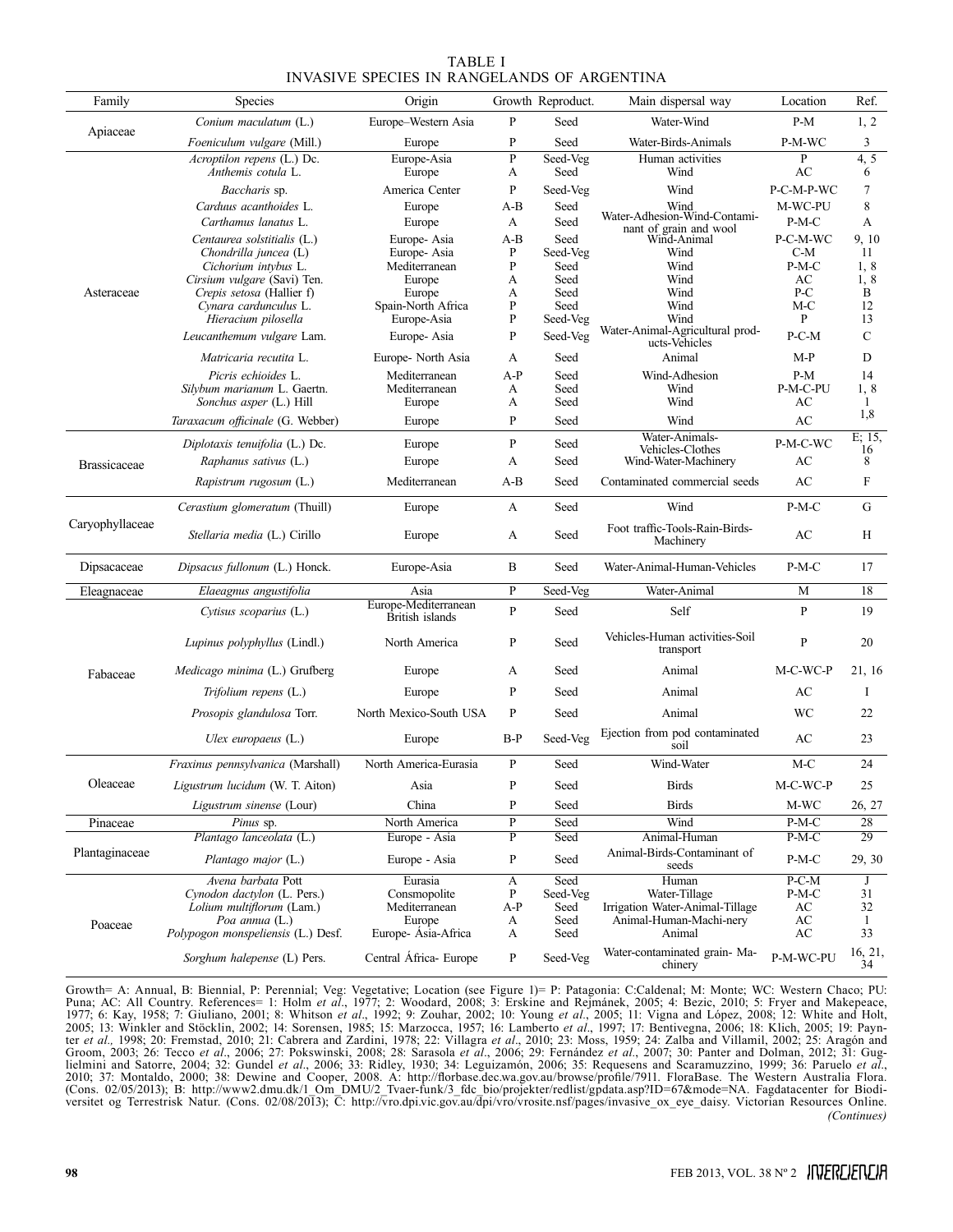*Centaurea solstitialis* L. (Yellow starthistle) also belongs to the Asteraceae family (Table I). It is an invasive winter annual, native of Western Europe and Eastern Asia. It is considered an important weed in temperate areas of cereal crops in the Argentina (Montoya, 2010); besides, it is also a widespread naturalized representative of the flora in rangelands (Cabrera and Zardini, 1978; Lamberto *et al*., 1997; Hierro *et al*., 2011). Perhaps the most accepted truism in invasion biology is that disturbance promotes invasion of exotic plant species. Reports of Hierro *et al*. (2006) in the native (Eurasia) and nonnative (California and central Argentina) ranges of *C. solstitialis*, as one of the most invasive exotic ruderals in these regions, support this perspective. However, they show that disturbances have much stronger effects on *C. solstitialis* abundance and performance abroad than at home. Their results question the assumption that disturbance *per se* is sufficient to explain the remarkable success of invasive plant species under disturbed conditions in their non-native range. However, they were limited in replication and geographical scope. Hierro *et al.* (2006) indicated that the powerful effects of disturbance must act in concert with the release from other controlling factors, enabling some species to attain community dominance only where they occur as exotics.

The exact moment of its introduction into Argentina it is not known. Parodi (1926) cited its presence as the consequence of multiple introductions, favored by contaminated alfalfa seeds as a vehicle. Once established, the species can survive at higher population densities year after year, affecting the development and germination of other spe-

cies (Callaway *et al*., 2003). Seed production, germination and dispersal are mayor determinants of its invasive potential (Barthell *et al*., 2001). Dimorphism of achenes is a reproductive characteristic; they are clear, with a small pappus in the center of the capitulum, dark and without pappus in the periphery (Lamberto *et al*., 1997). Both types of achenes show the potential to germinate in a wide temperature range (6-30°C); however, the highest germination values occurred at 14°C with 86% germination for the achenes with pappus, and 46% for those without it (Escandón *et al.*, 2005). Regardless of the differences in germination at the cited temperatures, a few established plants can ensure species perpetuation in places where it has become naturalized. *C. soltitialis* can be considered an undesirable species under many circumstances; however, it can be beneficial to the honey industry in the SE of La Pampa and SW of Buenos Aires Provinces (Monge, 1992; Valle *et al*., 2001). Honey derived from *C. solstitialis* in Argentina and other parts of the world, is appreciated for its quality (Cheng *et al.,* 1993; Somerville, 2000).

*Elaeagnus angustifolia* L. (Russian olive, Narrow-leaved oleaster), of the Elaeagnaceae family, is a deciduous tree introduced as ornamental into the Middle Valley of the Rio Negro (39º30'S, 65º30'W; Table I). Today, this species has become naturalized in extensive regions along river margins, threatening the biodiversity in areas previously occupied by rheophytic vegetation. As a result, it is also threatening the livestock industry that uses natural grassland as the main food source for animals. When the first small plant patches appeared in the 1970s, *E.* 

*angustifolia* was either ignored or not judged as an invasive damaging species. A detailed study of its ecology, including the invasive potential*,* was performed by Klich (2005). The rates of invasion and naturalization have been assigned to the combination of several ecological strategies (Klich, 2005): 1) the huge capacity for sexual reproduction, which secures the existence of a persistent seed bank (recently collected seeds showed 75% germination); 2) vegetative expansion that takes place from a gemmiferous, plagiotropic root system (physical fragmentation of the roots is translated into the release of bud dormancy, and new shoots appear over the soil surface); 3) its adaptive capacity is noticeable for achieving several allometric forms, a result of environmental heterogeneity; and 4) a variable root growth architecture that responds to different soil physical situations. When combined, these ecological strategies make this species a successful thriving invader, which will definitively expand.

*Medicago minima* (L.) Grufberg. This species, which belongs to the Leguminosae family (Table I), is a naturalized exotic annual that deserves major attention. It is native from Europe, and has become naturalized and widely distributed in extensive semi-arid temperate rangelands of Argentina dedicated to livestock production (Cabrera and Zardini, 1978; Cano, 1988; Lamberto *et al.*, 1997; Daddario, 2012). Hauman (1925) quotes its presence in 1925. Several biological and ecological studies have been conducted on *M. minima* in populations coming from the Caldenal (38º45´S, 63º45´W; Figure 1); these studies are related to the morphology and phenology, seed dormancy, germi-

TABLE I INVASIVE SPECIES IN RANGELANDS OF ARGENTINA

| Family       | <b>Species</b>                                   | Origin            |     | Growth Reproduct. | Main dispersal way       | Location    | Ref. |
|--------------|--------------------------------------------------|-------------------|-----|-------------------|--------------------------|-------------|------|
| Primulaceae  | Anagallis arvensis (L.)                          | Europe            | A-B | Seed              | Water-Animal-Vehicles    | P-M-WC-PU   | 35   |
|              | Centunculus minimus (L.)                         | Europe            | А   | Seed              | Water- Contaminated soil | P-M-C-WC-PU | K    |
| Rosaceae     | Malus domestica (Borkh)                          | Europe- West Asia | P   | Seed-Veg          | Animal                   | $P-M$       | 36   |
|              | Pyracantha angustifolia (Franch) C.K.<br>Schnied | China             | D   | Seed              | <b>Birds</b>             | WC-PU       | 26   |
|              | Rubus ulmifolius (Schott).                       | Europe            | Þ   | Seed              | Animal                   | P-WC-PU     | 37   |
| Tamaricaceae | Tamarix ramosissima Ledeb.                       | Mediterranean     | Þ   | Seed              | Water                    | $P-M-C$     | 38   |

Invasiveness Assessment. Ox-eye daisy (*Leucanthermum vulgare*) in Victoria (Nox). (Cons. 02/05/2013); D: http://www.gardenorganic.org.uk/organicweeds/ weed\_information/weed.php?id=51. Organic Weed Management. Scented mayweed. (Cons. 02/05/2013); E: http://vro.dpi.vic.gov.au/dpi/vro/vrosite.nsf/pages/ invasive\_sand\_rocket. Victorial Resources Online. Invasiveness Assessment – Sand rocket (*Diplotaxis tenuifolia*) in Victoria (Nox.). (Cons. 02/05/2013); F: http://www.conabio.gob.mx/malezasdemexico/brassicaceae/rapistrum-rugosum/fichas/ficha.htm#5. Biología y Ecología. Brassicaceae= Crusiferae. *Rapistrum rugosum* (L.) All. Rapistro rugoso (sugerido). (Cons. 02/05/2013); G: http://www.gardenorganic.org.uk/organicweeds/weed\_information/weed.php?id=134. Organic Weed Management. Sticky mouse-ear. (Cons. 02/05/2013); H: http://www.freshfromflorida.com/pi/weed\_of\_the\_month/1109\_Stellaria\_media.html. Botany. Weed of the month. (Cons. 02/05/2013); I: http://florabonaerense.blogspot\_com.ar/2012/04/trebol\_blanco\_trifolium.repens.html. (Cons. 02/05/2013); J: www.albufera.com/parque/content/avena-barbata-pott-ex-link-schrader-avena-erizada-cugula. Parc Natural d L'Albufera. Avena barbata Pott. Ex Link in Schrader (avena erizada, cugula). (Cons. 02/05/2013); K: http://www.floraargentina.edu.ar/detalleespecie.asp?forma=&variedad=&subespecie=&especie=min imus&espcod=1644&genero= centunculus& autor=6&deDonde=4. (Cons. 02/05/2013).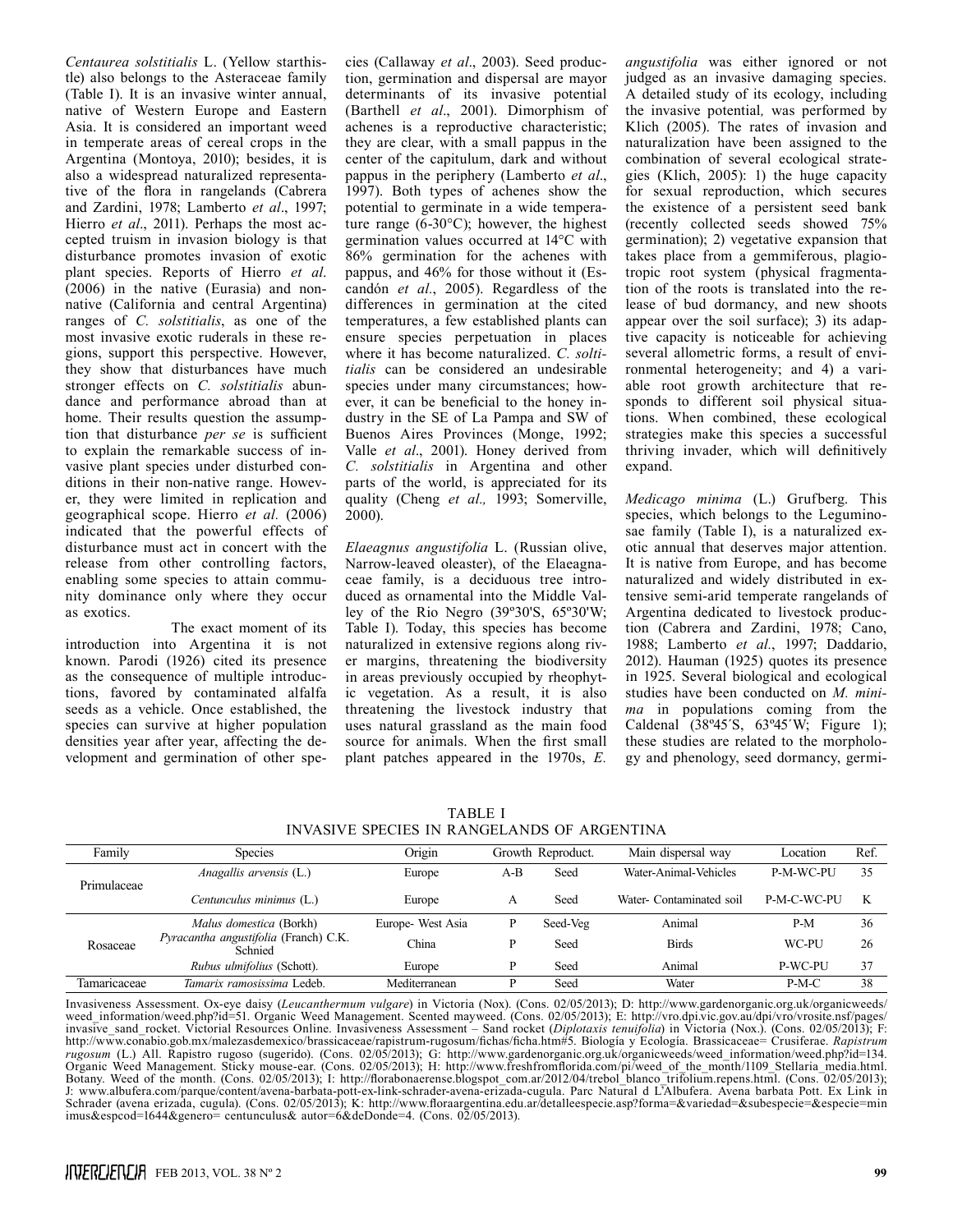nation, seedling establishment and survival, responses to water stress and forage production (Fresnillo *et al*., 1991, 1992, 1995a, b, c; Fresnillo Fedorenko, 2001; Peláez *et al.*, 1995). Its persistence in the local flora is ensured by its capacity to 1) colonize open, overgrazed areas, 2) grow in association with perennial grasses, and 3) tolerate severe drought periods (Fresnillo Fedorenko, 2001). In central Argentina, this species was recognized for making a significant contribution to cattle diet during late winter and spring in wet years (Fresnillo *et al*., 1992; Bontti *et al.*, 1999).

*Chondrilla juncea* L. (Rush skeletonweed), of the Asteraceae family, was introduced in the country in the 70s and declared a national plague in 1977 (Vigna and López, 2008; Table I). It is an herbaceous perennial 0.30-0.90m tall with a gemmiferous taproot that can reach at least 2m in depth (Vigna and López, 2008). Mechanical injury can produce new shoots from any part of the root system, ensuring its persistence in colonized areas. It overwinters as a rosette. Mature plants can produce more than 1000 flower heads with the potential to yield 25000 seeds with pappus, which allows them major wind dispersal (Vigna and López, 2008). Rangeland invasions by *C. juncea* might affect cattle industry because it can outcompete native desirable forage species (Vigna and López, 2008). These authors reported that the area invaded with this species can reach  $\sim$ 4×10<sup>6</sup>ha. Current management of this invader species has involved control of small infestations and young plants with herbicides, and synchronized grazing times. A promissory, successful biological control agent in the infested area can be achieved with the gall mite *Eriophyes chondrillae*, released in 1989 (Vigna *et al*., 1993).

*Dipsacus fullonum* (L.) Honck. **(**Indian teasel), a Dipsacaceae, was introduced from Eurasia and naturalized in several localities of Argentina (Burkart, 1957; Lamberto *et al*., 1997; Daddario, 2012; Table I). It is a biennial species that reproduces only by seed. Plant growth habit is like a rosette in the first year. Despite the fact that seed dispersion is mostly around the parent plant, seeds are also dispersed via water, animals, humans and vehicles. Consequently, new patches of this species can be found far away from the original areas (Bentivegna, 2006).

*Sorghum halepense* (L.) Pers. (Johnson grass) is a perennial invasive alien species of the Poaceae family of worldwide distribution (Table I). It was introduced

as a forage species from Central Africa and the Mediterranean region of Europe around 1910, and it was declared a national plague in 1930 (Leguizamón, 2006; De la Fuente and Suárez, 2008). It is a common crop and rangeland weed (Cabrera and Zardini, 1978; Lamberto *et al.*, 1997). Invasion of Johnson grass occurs firstly by seeds germination. Thereafter, the most successful genotypes expand by an extensive and vigorous rhizomatous system at a given environment, making this species difficult to get rid off. It shows high fecundity, seed dormancy and a residual seed bank viable for many years (Leguizamón, 1986). A recent problem is the presence of biotypes resistant to Glyphosate, the chemical product most used as a low-cost herbicide for the control of this species (Vila-Aiub *et al*., 2007).

### **Weed Management Strategies and Biodiversity Conservation in Argentina's Rangeland Ecosystems**

Awareness about the problems associated with plant invasions into rangeland areas has greatly increased during the last two decades, because the ecological or economical damage caused by some alien species on the native flora has been too significant to be overlooked (Cipriotti *et al*., 2006, 2007). This has led to a concern for fostering research focused on invaders management. Recognizing the invasion phase of a non-native particular species that is able to establish into a novel ecological habitat is the first step for risk assessment and management of species invasion. Once the non-native species suspected to be harmful invaders have been detected, or have already established incipient populations, there is the urgent need for early warming systems and a precise understanding of invasion vectors. The problem becomes much more difficult when attempting to implement management of well established invasive plant species. In general, they are geographically widespread and their integration with the invaded ecological system is highly successful. Ecological studies are first needed to gain proper understanding of the strategies that turn a species into a successful invader. Thereafter, it could be possible to implement policies for ecological management.

Plant invasions might have a negative impact on ecosystem biodiversity at a local scale. For example, Cipriotti *et al*. (2006, 2007) have reported that *Hieracium pilosella* L. (Asteraceae: Rauber *et al*., 2005) has invaded the southern Patagonian rangelands in Argentina. As a result, this species might form intraspecific patches that can occupy more than one hectare, replacing native flora. This perennial herb, introduced from Eurasia, was first recognized in Tierra del Fuego in 1993 (Livraghi *et al*., 1998), and thereafter it invaded the southern portion of continental Patagonia.

Policies calling for removal of exotic, alien, or introduced species appear to rest on the old notion that changes in the abundance of any species in the plant community mean a threat to the entire community. However, wildland communities receive continuous new arrivals, yet it does not necessarily result in a net loss of species. For example, Johnson and Mayeaux (1992) reported that plant species richness of the California annual grasslands is probably much higher today than it was prior to the arrival of the Europeans. Most communities do not consist of highly co-evolved species pairs, but exhibit some species replacement within groups (Westman, 1990). This does not deny mutualism and the existence of keystone or critical species (those playing a vital role in ecosystem functioning), but acknowledges that not all species play those roles. We do have to differentiate between the exotics to either worry or not about, based on their effects on ecosystem functioning and man welfare (e.g., the beneficial effects of the exotic, naturalized legume *M. minima* in rangelands of central Argentina). We have to be aware, however, that if invasive noxious species cross a threshold level, they can (and often do) dominate the site (see Pyke *et al*., 2002).

Hobbs and Humphries (1995) already recognized that focusing on the characteristics and control measures of individual invading species is inadequate as a management approach to tackle the problem associated with plant invasions to natural ecosystems. They suggested various strategies for the control of invader plant species: 1) many species have a lag phase following introduction before they spread explosively; as a result, plant invasions should be detected and treated early, before explosive spread occurs; 2) the focus should be placed on the invaded ecosystem and its management rather than on the invader; 3) more effective integrated control programs could be reached after identification of the causal factors enhancing ecosystem invasiveness; 4) management priorities for protection and control have to be reached after a value assessment of particular sites and their degree of disturbance; 5) changes in human activities in terms of plant introduction and use, land use, and timing of control measures are needed to appropriately tackle plant invasion problems;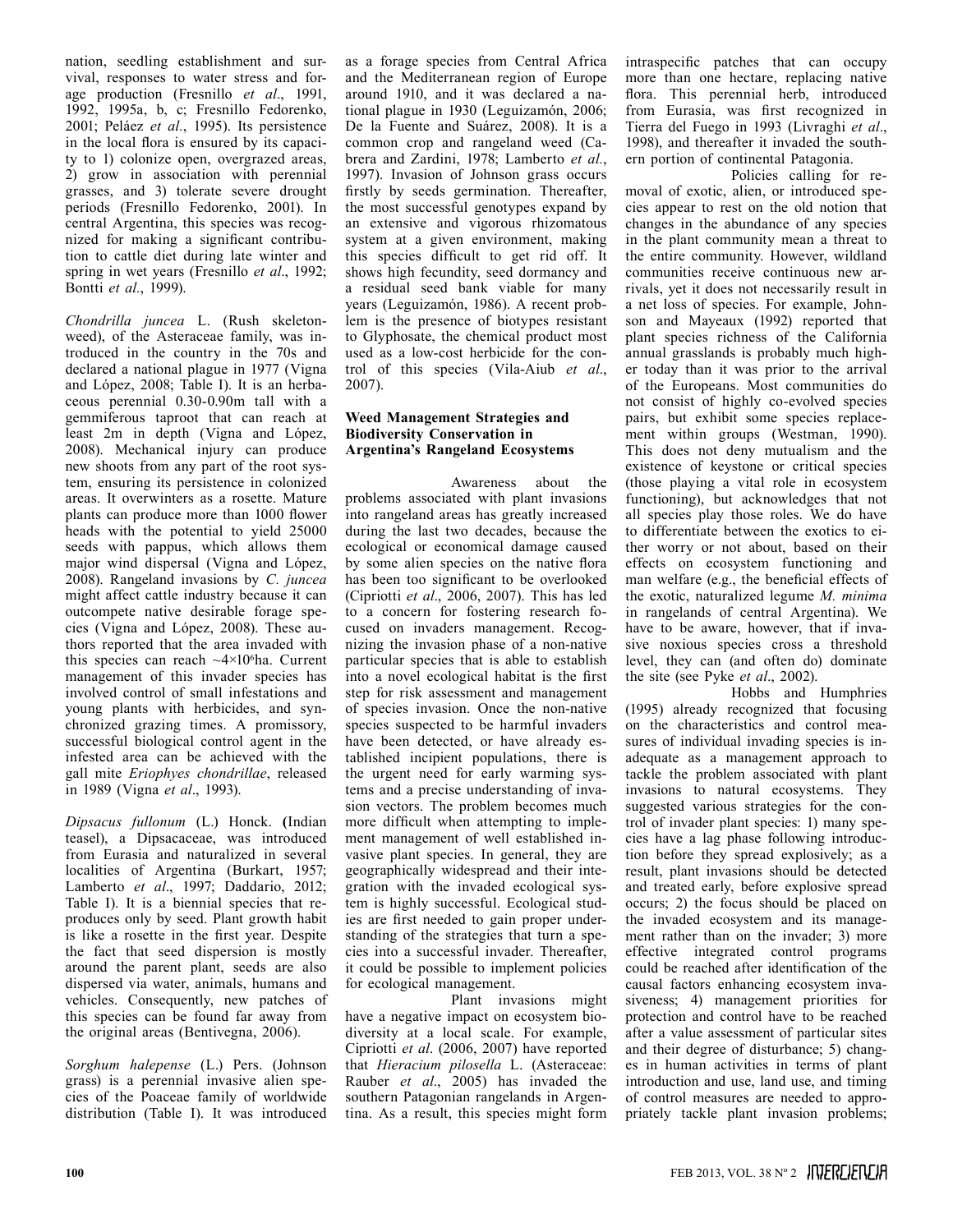their thoughts should be taken into account if we simultaneously want to conserve ecosystem's biodiversity.

If sustainable development is to be achieved, we need to find ways for natural resources be both used and maintained. Finding balance points would be easier if the role that species play in ecosystem functioning is better understood. If functional groups, guilds, keystone or critical species, and exotics to be worried or not worried about are identified, the overly simplistic, speciesonly notions of biodiversity will be replaced, and we will gain a larger role in setting policies on use of rangelands.

#### **REFERENCES**

- Aragón R, Groom M (2003) Invasion by *Ligustrum lucidum* (Oleaceae) in NW Argentina: early stage characteristics in different habitat types. *Rev. Biol. Trop. 51*: 59-70.
- Barthell JF, Randall JM, Thorp RW, Wenner AM (2001) Promotion of seed set in yellowstarthistle by honey bees. Evidence of an invasive mutualism. *Ecol. Applic. 11*: 1870-1883.
- Bentivegna D (2006) *Biology and Management of Cut-Leaved Teasel* (Dipsacus laciniatus) *in Central Missouri*. Thesis. University of Missouri. Columbia, MO, USA. 67 pp.
- Bezic C (2010) *Ecología y Control de la Maleza Invasora* Acroptilon repens *L. en el Valle Inferior del Río Negro*. Thesis. Universidad Nacional del Sur. Argentina. 169 pp.
- Bezic CR, Gajardo OA, Polo S, Avilés L, Cañón S, Benítez W, Vázquez S, Iribarne S, Schwindt D and Dall Armellina A (2005) Distribución y abundancia del yuyo moro (*Acroptilon repens* L.) en el Valle Inferior del Río Negro. *Proc. PIEA Congress*, Buenos Aires, Argentina.
- Bezic C, Sabbatini MR, Dall Armelina A (2008) Estatus y conflictos frente al proceso de invasión de yuyo moro (*Acroptilon repens* L.) en el Valle Inferior de Río Negro. *Pilquen Secc. Agron*. *8*: 1-11.
- Bontti EE, Bóo RM, Lindstrom LI, Elía OR (1999) Botanical composition of cattle and vizcacha diets in central Argentina. *J. Range Manage. 52*: 370-377.
- Burkart A (1957) Las Dipsacaceas asilvestradas en la Argentina. *Bol. Soc. Arg. Bot. 6*: 243-247.
- Cabrera AL, Zardini EM (1978) *Manual de la Flora de los Alrededores de Buenos Aires.* ACME. Buenos Aires, Argentina. 755 pp.
- Callaway RM, Aschehoung ET (2000) Invasive plants versus their new and old neighbors: a mechanism for exotic invasion. *Science 290*: 521-523.
- Callaway RM, Mahall BE, Wicks C, Pankey J, Zabinski C (2003) Soil fungi and the effects of an invasive forb on grasses: neighbor identity matters. *Ecology 84*: 129-135.
- Cano E (1988) *Pastizales Naturales de La Pampa. Descripción de las Especies más Importantes.* Convenio AACREA-Provincia de La Pampa. Buenos Aires, Argentina. 425 pp.
- Castro Diezo P, Valladares F, Alonso A (2004) La creciente amenaza de las invasions biológicas. *Ecosistemas 13*: 61-68.
- Cheng PC, Pham KH, Trinh S, Ng E, Jiang J, Peng CYS (1993) Honey testing at UC Davis. *Am. Bee J. 133*: 575-577.
- Cipriotti PA, Collantes MB, Rauber RB, Braun K, Escartín C, de la Peña G (2006) *Invasión de* Hieracium pilosella *L. en los Pastizales de Tierra del Fuego: Factores Asociados y Posibilidad de Manejo*. Informe Técnico CFI. Buenos Aires, Argentina. 105 pp..
- Cipriotti PA, Collantes MB, Rauber RB, Braun K, Escartín C (2007) *Evaluación del Estado de Invasión de* Hiracium pilosella *en los Pastizales de Tierra del Fuego: Región del Ecotono.* Informe Técnico CFI. Buenos Aires, Argentina. 70 pp.
- Cipriotti PA, Rauher RB, Collantes MB, Braun K, Escartín C (2010) *Hieracium pilosilla* invasión in the Tierra del Fuego steppe, Southern Patagonia. *Biol. Invas. 12*: 2523-2535.
- Clements DR, Di Tommaso A, Jordan N, Booth BD, Cardina J, Doohane D, Mohler CL, Murphy SD, Swanton CJ (2004) Adaptability of plants invading North American cropland. *Agric. Ecosyst. Env. 104*: 379-398.
- Daddario JF (2012) *Diversidad y Estructura Florística en un Área de la Frontera Agrícola en el Sudoeste del Sistema Ventania*. Thesis. Universidad Nacional del Sur. Argentina. 44 pp.
- Dall AAA, Zimdahl RL (1988) Effect of light on growth and development of field bindweed (*Convolvulus arvensis*) and Russian knapweed (*Centaurea repens*). *Weed Sci. 36*: 779-783.
- De la Fuente EB, Suárez SA (2008). Problemas ambientales asociados a la actividad humana: la agricultura. *Ecol. Austr. 18*: 139-252.
- Delucchi G (2009) doi: www.aplicaciones.medioambiente.gov.ar/archivos/web/Pflora/File/ *100\_ plantas\_invasoras\_delucchi*.pdf
- Dewine JM, Cooper DJ (2008) Canopy shade and the successional replacement of tamarisk by native box elder. *J. Appl. Ecol. 45*: 505-514.
- Di Tomaso (2000) Invasive weeds in rangelands. Species, impacts, and management. *Weed Sci. 48*: 255-265.
- Erskine OJA, Rejmánek M (2005) Recovery of native plant communities after the control of a dominant invasive plant species, *Foeniculum vulgare*: Implications for management. *Biol. Cons. 125*: 427-439
- Escandón JL, Fernández OA, Sabbatini MR (2005) Germinación de *Centaurea solstitialis* L. en un gradiente continuo de temperatura. In *Actas XVII Congr. Asoc. Latino* $a$ *mericana* de Malezas. *Iberoamericano de Ciencia de las Malezas*. Varadero, Cuba. 56 pp.
- Fernández OA, Busso CA (1999) Arid and semiarid rangelands: two thirds of Argentina. In Arnalds O, Archer S (Eds.) *Case Studies of Rangeland Desertification*. Agricultural Research Institute Report N° 200. Reykjavik, Iceland. pp. 41-60.
- Fernández OA, Gil ME, Distel RA (2009) The challenge of rangeland degradation in a temperate semiarid region of Argentina. The Caldenal. *Land Degrad. Dev. 20*: 431-440.
- Fernández N, Mermoz M, Puntieri J (2007). Plantas exóticas invasoras en los Parques Nacionales de Patagonia. http://es.scribd. com/doc/3910028/Las\_plantas\_exoticas \_invasoras\_de\_los\_Parques\_Nacionales\_de\_Patagonia (Cons.  $02/04/2013$ ).
- Fletcher RA, Renney AJ (1963) A growth inhibitor found in *Centaurea* spp. *Can. J. Plant Sci. 43*: 475-481.
- Fonseca CA, Guadagnin DL, Emer C, Masciadri S, Germain P, Zalba SM (in press). Invasive alien plants in the Pampa grasslands: a trinational cooperation challenge. *Biol. Invas.* (doi: 10.1007/s10530-013-0406-2).
- Fremstad E (2010) NOBANIS Invasive Alien Species Fact Sheet - *Lupinus polyphyllus*. Online Database of the European Network on Invasive Alien Species - NOBANIS www.nobanis.org (Cons. 02/04/2013).
- Fresnillo FDE (2001) Ten years of ecological research on *Medicago minima* (L.) Bart. In *Proc. XIV Eucarpia Medicago spp.* Group Meeting, Zaragoza and Lleida Spain, p. 111-114.
- Fresnillo FDE, Fernández OA, Busso CA (1991) Seasonal dynamics of root growth and decomposition in *Medicago minima* and *Erodium cicutarium*, two annual forages in semiarid Argentina. *Acta Oecol. 13:* 119-126.
- Fresnillo FDE, Fernández OA, Busso CA (1992) Forage production of yhe annual legume, *Medicago minima* (L.) Grufb., in semiarid rangelands of central Argentina. In: *Proc. IVth Int. Rangeland Congress. Montpellier*, Francia. p. 372-374.
- Fresnillo FDE, Fernández OA, Busso CA (1995a) The effect of water stress on top and root growth in *Medicago minima*. *J. Arid Envir. 29:* 47-54.
- Fresnillo FDE, Fernández OA, Busso CA (1995b) Factores que afectan la germinación en dos especies anuales forrajeras de la región semiárida Argentina. *Turrialba 44:* 95-99.
- Fresnillo FDE, Fernández OA, Busso CA, Elía OR (1995c) Phenology of *Medicago minima*  and *Erodium cicutarium*. *J. Arid Envir. 33:* 409-416.
- Fryer JD, Makepeace RJ (1977) *Weed control handbook*. Vol I: Principles. Blackwell Sci. Pub., 510 pp.
- Gajardo O, Bezic C, Avilés L, Cañón S, Dall Armellina A (2004) Alelopatía del yuyo moro (*Acroptilum repens* L.) sobre maíz dulce. *Pilquén Secc. Agron. 6:* 9-18.
- Giuliano DA (2001) Clasificación infragenérica de las especies argentinas de *Baccharis* (Asteraceae, Astereae). *Darwiniana 39:* 131-154.
- Guadagnin DL, Zalba SE, Górriz BC, Fonseca CR, Nebbia AJ, Cuevas YA, Emer C, Germain P, Wenland EMDR, Carvalho Perello LF, Sestren Bastos MC, Germain P, Sanhueza CC, Masciadri-Bálsamo S, Villalobos AE (2009). Árvores e arbustos exóticos invasores no Pampa: quesotes ecológicas, culturais e sócio-econômicas de um desafío Crescente. In: *Campos surlinos. Conservação e uso sustentable da biodiversidade*. DePatta P, Mar V, Müller SC, Souza Castilhos ZM, Ávila Jacques AV (eds.), Chapter 24. Ministerio do Meio Ambiente. Secretaria de Biodiversidade e Florestas. Departamenta de Conservaçáo da Biodiversidade, Brasilia, Brazil.
- Guglielmini AC, Satorre EH (2004). The effect of non-inversion tillage and light availability on dispersal and spatial growth of *Cynodon dactylon*. *Weed Research 44:* 366-374.
- Gundel PE, Maseda PH, Vila-Aiug MM, Ghersa CM, Benech Arnold RL (2006). Effects of *Neotyphodium* fungi on *Lolium multiflorum*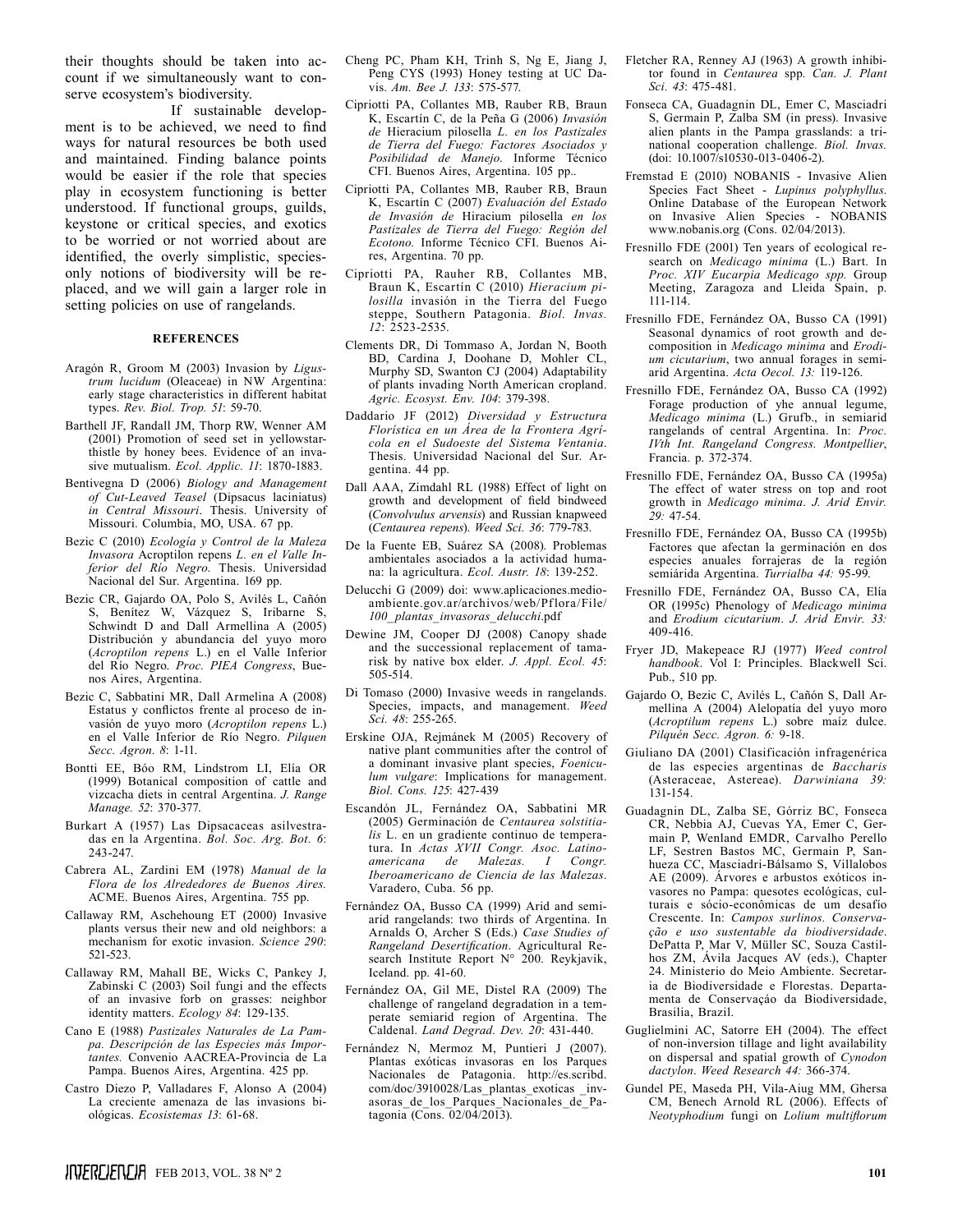seed germination in relation to water availability. *Annals of Botany 97:* 571-577.

- Hauman L (1925) Les Phanérogames adventices de la flore Argentine. *An. Museo Nac. Hist. Nat. Bs. As. 33:* 319-345.
- Hierro JL, Maron JL, Callaway RM (2005) A biogeographic approach to plant invasions: The importance of studying exotics in their introduced and native range. *J. Ecol. 93:* 5-15.
- Hierro JL, Villareal D, Eren Ö, Graham JM, Callaway RM (2006) Disturbance facilitates invasion: the effects are stronger abroad than at home. *Am. Natur. 168:* 144-156.
- Hierro J, Lortie C, Villareal D, Estanga-Mollica M, Callaway R (2011) Resistance to *Centaurea solstitialis* invasion from annual and perennial grasses in California and Argentina. *Biological Invasions 13*: 2249-2259.
- Hobbs RJ, Humphries, SE (1995) An integrated approach to the ecology and management of plant invasions. *Cons. Biol. 9:* 761-770.
- Holm L, Doll J, Holm E, Pancho J, Herberger J (1977) *World Weeds: Natural Histories and Distribution.* Wiley. New York, USA. 1129 pp.
- http://inbiar.org.ar/?p=NTkwc3A4ZTQyPWAhJUJ ZE0NRAFVXBxUaHEolb21ofj9m. Invasive Alien Species Database, Argentina. (Cons. 02/05/2013).
- http://www.surdelsur.com/economia/indexingles. html. Argentina: Economic Activities. El Sur del Sur Website. (Cons. 02/01/2013).
- http://www.issg.org/database/species/search.asp?st s=sss&st=sss&fr=1&sn=&rn=Nicaragua&h ci=-1&ei=-1&lang=EN/species/search.asp?. Nicaragua. Nicaragua - Global Invasive Species Database. (Cons. 02/01/2013).
- http://www.issg.org/database/species/search.asp?st s=sss&st=sss&fr=1&sn=&rn=Colombia&h ci=-1&ei=-1&lang=EN/species/search.asp?. Colombia. Colombia - Global Invasive Species Database. (Cons. 02/01/2013).
- http://www.europe-aliens.org/. DAISIE-Home. Access Date: 1 Feb. 2013.
- http://en.wikipedia.org/wiki/List\_of\_invasive\_species\_in\_Asia. List of Invasive Species in Asia. ( $\bar{C}$ ons. 02/01/2013).
- http://en.wikipedia.org/wiki/List\_of\_invasive\_species in Australia. Invasive Species in Australia. (Cons. 02/01/2013).
- http://en.wikipedia.org/wiki/List\_of\_invasive\_species\_in\_Africa. List of Invasive Species in Africa. (Cons. 02/01/2013).
- http://www.banrepcultural.org/blaavirtual/historia/puti/puti1.htm. Introducción de plantas y animals. Enunciación. (Cons. 02/02/2013).
- http://www.enjoy-patagonia.org/related-articles/ cientific-exotic-species.php. Exotic species. Access date: 2 Feb. 2013.
- http://www2.medioambiente.gov.ar/sian/pan/ Leyes-decretos/Ley24375.htm. Biological Diversity Law, Argentina. (Cons. 02/02/2013).
- Ibarra FE, La Porte JJ (1944) '*Centaurea repens*', invasora de cultivos en la República Argentina. *Rev. Arg. Agron. 11*: 287-293.
- Invasive Plant Database (2009) *Invasive Alien Species Database, I3N-Argentina*. Universidad Nacional del Sur. doi: www.inbiar.org.ar
- Jakupovic J, Jia Y, Pathak VP, Bohlmann F, King MR (1986) Bisabolone derivatives and sesquiterpene lactones from *Centaurea* species. *Planta Med. 5*: 399-400.
- Johnson HB, Mayeaux HS (1992) A view on species additions and deletions and the balance of nature. *J. Range Manag. 45*: 322-333.
- Kay QON (1958) *Biological Flora of the British Isles*. *Anthemis cotula* L. List. Brit. Vasc. Plants N°526.2. University College of Swansea, UK. 15 pp.
- Klich MG (2005) *Estrategias Ecológicas de*  Elaeagnus angustifolia *(Olivo de Bohemia) en el Valle Medio del Río Negro (Patagonia, Argentina).* Thesis. Universidad Nacional del Sur. Argentina. 212 pp.
- Lamberto SA, Valle AF, Aramayo EM, Andrada AC (1997) *Manual Ilustrado de las Plantas Silvestres de la Región de Bahía Blanca.*  Universidad Nacional del Sur. Argentina. 548 pp.
- Leguizamón ES (1986) Seed survival and patterns of seedling emergence in *Sorghum halepense* (L) Pers. *Weed Res. 26*: 397-403.
- Leguizamón ES (2006) *Sorghum halepense* L. Pers. (sorgo de alepo): Base de conocimientos para su manejo en sistemas de producción. www.producción-animal.com.ar/ producción\_y\_manejo\_pasturas/pasturas\_ combate\_de\_plagas\_y\_malezas/94-sorghumhalepense.pdf. (Cons. 02/04/2013).
- Livraghi E, Cabeza S, Kofalt R, Humano G, Mascó M, Montes L (1998) *Documento de Trabajo sobre* Hieracium pilosella L. Informe Técnico INTA. Santa Cruz, Argentina 7 pp.
- López-Alvarado J, Crespo MB, García-Jacas N, Alonso MA, Vilar L, Cristóbal JC, Susanna A, Martínez-Flores F, Juan A, Sáez L (2011). First record of the alien pest *Rhaponticum repens* (Compositae) in the Iberian Peninsula. *Collect. Bot. 30*: 59-62.
- Marzocca A (1957) *Manual de Malezas*. 1ªed. CONICET. Hemisferio Sur, Argentina. 530 pp.
- Mashhadi HR, Radosevich SR (2004) Invasive plants: Ecology and management. In Inderjit N (Ed.) *Weed Biology and Management*. Kluwer. Dordrecht, Netherlands. pp. 1-28.
- Monge JJ (1992) Relevamiento de la flora apícola del Sudeste Pampeano. *Gaceta del Colmenar. SADA 588*: 13-15.
- Montaldo NH (2000) Exito reproductivo de plantas ornitócoras en un relicto de selva subtropical en Argentina. *Rev. Chil. Hist. Nat. 73*: 511-524.
- Montoya J (2010) Estrategia de control de malezas en trigo. In Boho A, Quiroga A, Frasier I (Eds.) *El Cultivo de Trigo en la Region Semiárida y Subhúmeda Pampeana*. INTA Anguil, Argentina. pp. 1-91.
- Moss GR (1959) The gorse seed problem. *Proc. 12th N.Z. Weed and Pest Control Conf.* pp. 59-63.
- Panter CJ, Dolman PM (2012) Mamalian herbivores as potential seed dispersal vectors in ancient woodland fragments. *Wildlife Biol. 18*: 292-303.
- Panter KE (1991) Neurotoxicity of the knapweeds (*Centaurea* spp.) in horses. In James LF, Evans JO, Ralphs MH, Child RD (Eds.) *Noxious Range Weeds.*. Westview. Boulder, CO, USA. pp. 316-324.
- Parodi LR (1926) Las malezas de los cultivos en el partido de Pergamino. *Rev. Fac. Agron. Vet. UBA 5*: 75-188.
- Paruelo JM, Piñeiro G, Baldi G, Baeza S, Lezama F, Altesor A, Oesterheld M (2010) Carbon stocks and fluxes in rangelands of the

Río de la Plata Basin. *Rangel. Ecol. Manag. 63*: 94-108.

- Paynter Q, Fowler S, Memmott J, Sheppard A (1998) Factors affecting the establishment of *Cytisus scoparius* in southern France: implications for managing both native and exotic populations*. J. Appl. Ecol. 35*: 582-595.
- Peláez DV, Busso CA, Elía OR, Fresnillo Fedorenko DE, Fenández OA (1995) Demography and growth of *Medicago minima* and *Erodium cicutarium*: water stress effects. *J. Arid Env. 30*: 75-81.
- Pokswinski SM (2008) *Invasive Characteristics of Chinese Privet (*Ligustrum sinense *Lour) in a Bay Swamp in the Fall Line Hills of East-Central Alabama*. Thesis. Auburn University. Auburn, AL, USA. 56 pp.
- Pyke DA, Herrick JE, Shaver P, Pellant M (2002) Rangeland health attributes and indicators for qualitative assessment. *J. Range Manag. 55*: 584-597.
- Rauber R, Arriaga M, Collantes M (2005) *Hieracium pilosella* L. Posible planta invasora en pastizales fueguinos. *XXX Jornadas Argentinas de Botánica*. Rosario, Argentina. p. 137.
- Rejmánek M, Richardson DM, Pyšek P (2005) Plant invasions and invasibility of plant communities. In Van der Maarel E (Ed.) *Vegetation Ecology*. Blackwell. Oxford, UK. pp. 332-355.
- Requesens E, Scaramuzzino R (1999) Composición y variabilidad especial del banco de semillas de malezas en un area agrícola de Azul (Argentina). *Planta Daninha 17*: 227-232.
- Ridley HN (1930) *The Dispersal of Plants Throughout the World.* Reeve. Ashford, KY, USA. 744 pp.
- Sarasola MM, Rusch VE, Schlichter TM, Ghersa CM (2006) Invasión de coníferas forestales en areas de estepa y bosques de ciprés de la cordillera en la región Andino-Patagónica. *Ecol. Austr. 6*: 143-156.
- Somerville D (2000) *Floral Resource Data Base for the NSW Apiary Industry*. Rural Ind. Res. Develop. Corp. Publ. N° 99/174. Goulburn, Australia, 153 pp.
- Sorensen AE (1985) Seed dispersal and the spread of weeds. In Delfosse ES (Ed.) *Proc. VI Int. Symp. Biol. Contr. Weeds*. Vancouver, Canada. pp. 121-126.
- Tecco PA, Gurvich DE, Díaz S, Pérez Harguindeguy N, Cabido M (2006) Positive interactions between invasive plants: The influence of *Pyracantha angustifolia* on the recruitment of native and exotic woody species. *Austr. Ecol. 31*: 293.
- Valle A, Andrada A, Aramayo E, Gallez L, Lamberto S (2001) Mieles de la región periférica de Sierra de la Ventana, Argentina. *Inv. Agropec.: Prod. Veg. 16*: 343-354.
- Vigna MR, Briazo AE de, Curvetto RO, López RL (1993) *Introducción, Colonización y Establecimiento de* Eriophyes chondillae *G Can (Acarina: Erriophydae) Agente de Control Biológico de* Chondrilla juncea *L. (Compositae) en Argentina*. Informe Técnico N° 55. EEA Bordenave, CERBAS INTA. Argentina. 43 pp.
- Vigna MR, López RL (2008) *Manejo y Control de "Yuyo esqueleto" (*Chondrilla juncea *L.) en los Sistemas Productivos Regionales*. Bol. Téc. N°14. INTA. Bordenave, Argentina. 41 pp.
- Vilá M (1998) Efectos de la diversidad de especies en el funcionamiento de los ecosistemas. *Orsis 13*: 105-117.